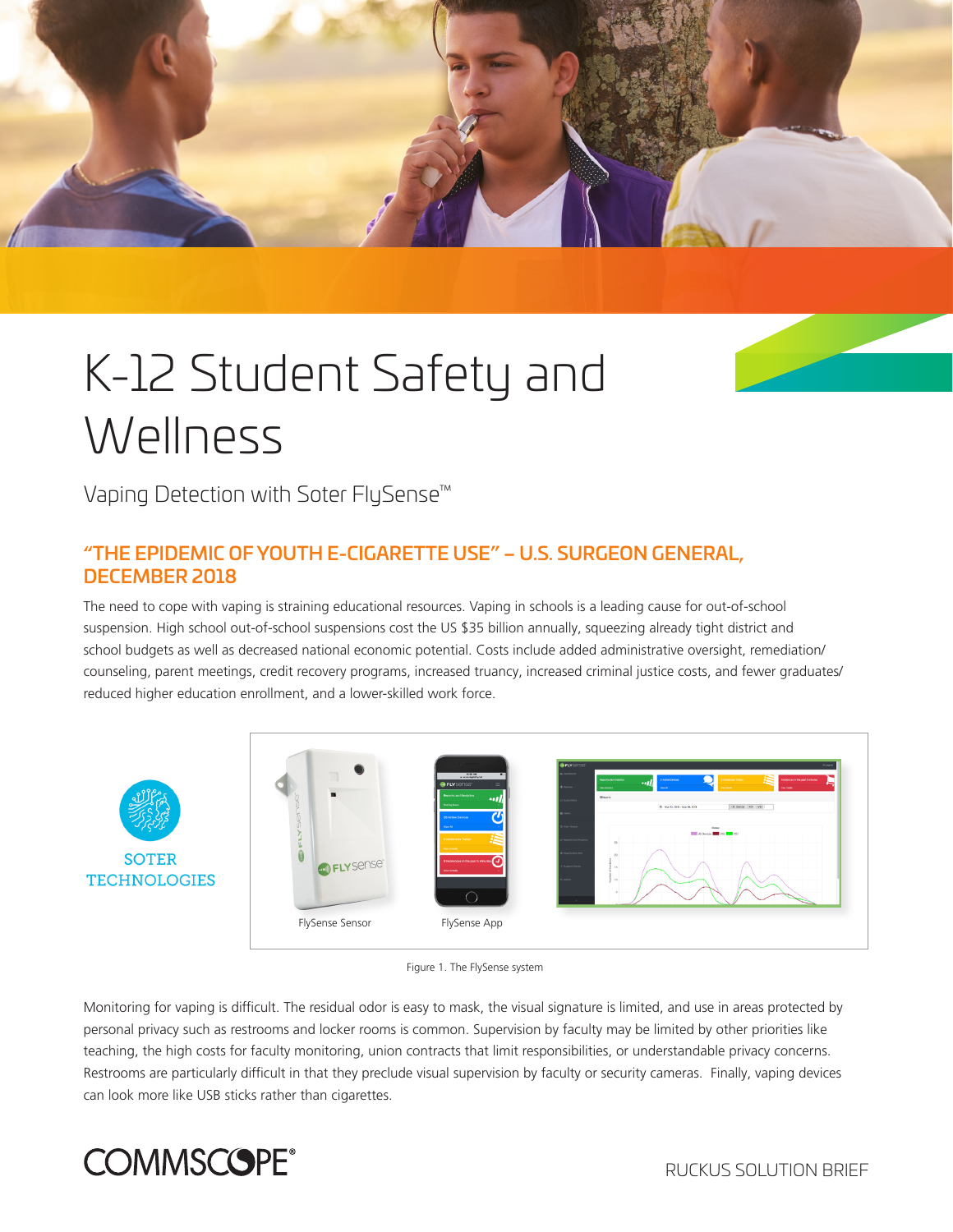# SMART CAMPUSES USE IoT TO BUILD SOLUTIONS

A vaping detection sensor connected over a Ruckus network enables a cost-effective means to directly target vaping use on campus. Ruckus has partnered with Soter Technologies to bundle select ICX PoE switches with FlySense™ sensors, Soter's realtime vaping, smoking and elevated sound incident detection solution. FlySense gives schools control of areas where they cannot place a camera. Soter's multi-sensor devices are capable of detecting vaping, as well as smoke and noise disturbances that may suggest violence or bullying. On detection, alerts are sent to Soter's cloud-based dashboard where notifications can be directed by text or email to school administrators or school resource officers (SRO), with simple and thorough customization of who gets what alerts on what schedule. Integration with the Ruckus IoT suite will enable sensors to trigger additional connected devices such as security cameras (outside of bathrooms), above-door lights or audible alarms.

FlySense multi-sensor vaping detectors are the kind of device that falls under the heading Internet of Things or IoT. IoT devices usually don't belong to an individual in the way a smart phone does, and usually have more specific uses. IoT devices are typically characterized by low bandwidth network traffic with a very high tolerance for network latency and uncertainty, so they can even have a low priority and work well.

### ADVANTAGES OF FLYSENSE NETWORKED VAPE SENSORS

#### **Let teachers teach instead of standing outside bathrooms**

- · Deter vaping in areas where privacy concerns are high or have limited supervision
- · Place FlySense monitors were cameras cannot go—bathrooms locker rooms, or other hotspots
- · Sound anomaly detection does not record sounds or conversations, but monitors decibel level, alerting on unusual patterns
- · Vape and smoke detection is no more invasive than traditional smoke detectors



Figure 2. Example Ruckus and Soter IoT Architecture